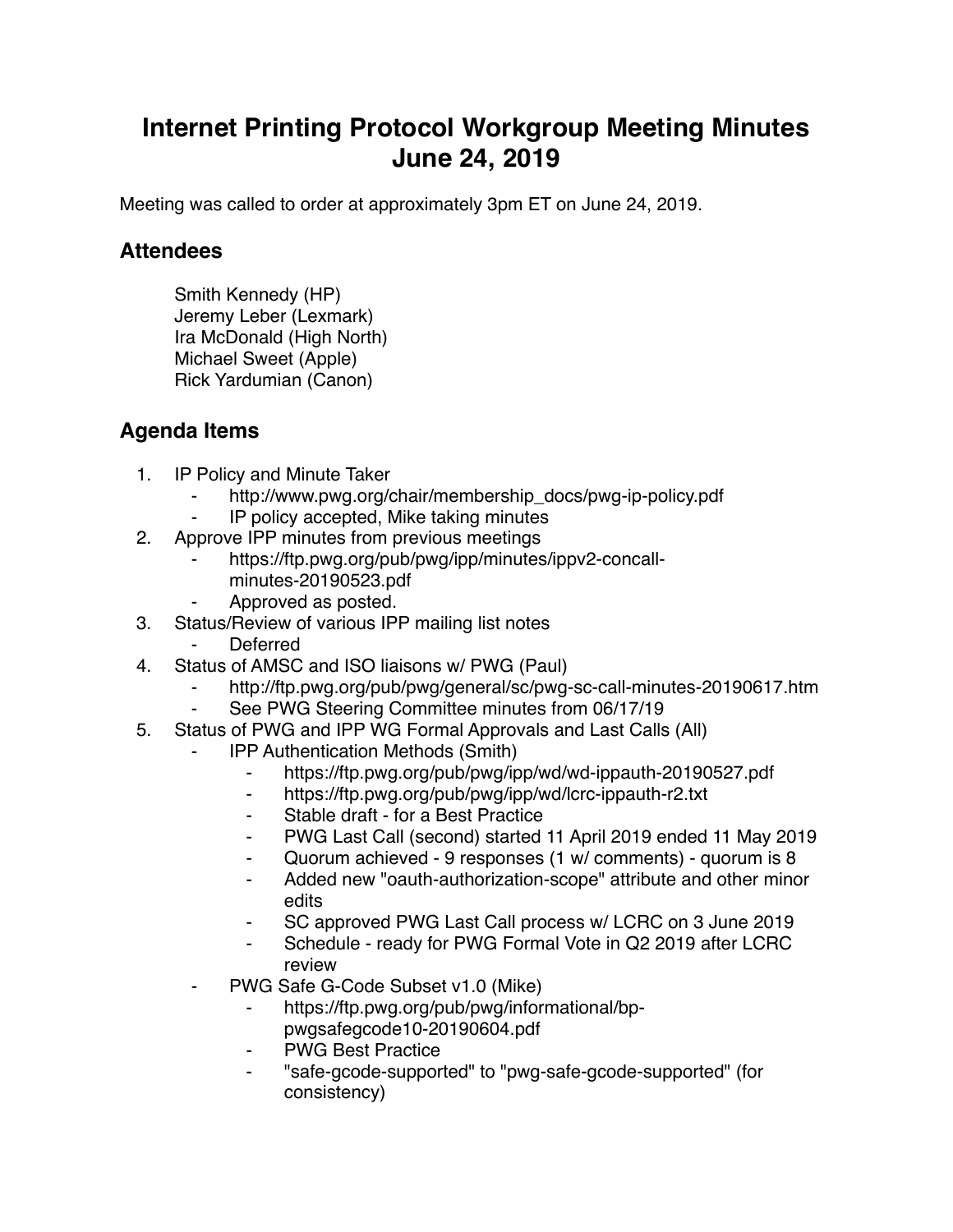- ⁃ PWG Formal Approval extended 5 May 2019 ended 4 June 2019
- ⁃ Quorum achieved 7 YES 0 NO 1 comments quorum is 6
- ⁃ SC approved PWG Formal Approval process on 3 June 2019
- Published as PWG Best Practice on 19 June 2019
- ⁃ IPP Job Extensions v2.0 (Mike)
	- ⁃ https://ftp.pwg.org/pub/pwg/ipp/wd/wd-ippjobext20-20190524 rev.pdf
	- Stable draft for a Candidate Standard
	- PWG Last Call started 24 May 2019 ended 21 June 2019
	- ⁃ Quorum achieved 9 responses (3 w/ comments) quorum was 8
	- Schedule PWG Formal Approval in Q2/Q3 2019
- ⁃ IPP System Service (Ira/Mike)
	- ⁃ https://ftp.pwg.org/pub/pwg/ipp/wd/wd-ippsystem10-20190515 rev.pdf
	- ⁃ http://www.pwg.org/archives/ipp/2019/020081.html
	- Stable draft for a Candidate Standard
	- ⁃ IPP WG Last Call ended 31 May 2019 w/ 1 comment
	- ⁃ Need new draft before starting PWG Last Call
	- Schedule PWG Last Call in Q2 2019
- 6. Quick Review of IPP Production Printing Ext v2.0 (Mike)
	- https://ftp.pwg.org/pub/pwg/ipp/wd/wd-ippppx20-20190514-rev.pdf
	- ⁃ Errata update of PWG 5100.3-2001
	- Interim draft IPP WG review on 9 May 2019
	- ⁃ Non-production attributes moved to IPP Job Extensions v2.0
	- ⁃ Schedule PWG Last Call in Q2/Q3 2019
	- ⁃ Section 4.1:
		- ⁃ Fix Figure 1 showing up twice with caption on one
	- ⁃ Section 4.2:
		- ⁃ Remove break between line 427 and 428 (Table 1 reference)
	- Section 4.3:
		- ⁃ Fix paragraph break between first two paragraphs
		- ⁃ "Cover Pages can be printing using ..." (drop "on" after "printed")
		- Fix page break before Table 2 reference on line 458.
		- ⁃ Line 458: "Table 2 lists these attributes" or "Table 2 lists the cover page, insert sheet, and separator sheet attributes"
	- ⁃ Section 4.4:
		- Line 470: Fix table 3 reference
	- ⁃ Section 5.1:
		- ⁃ Title: "Job and Document Template attributes"?
	- ⁃ Section 7.3:
		- Fix table reference
	- ⁃ Section 8.x:
		- Fix conformance requirements
	- Q: Should we add conformance requirements to MUST NOT implement obsolete attributes?
		- A: Yes add a reference to the obsolete section for printers but not for clients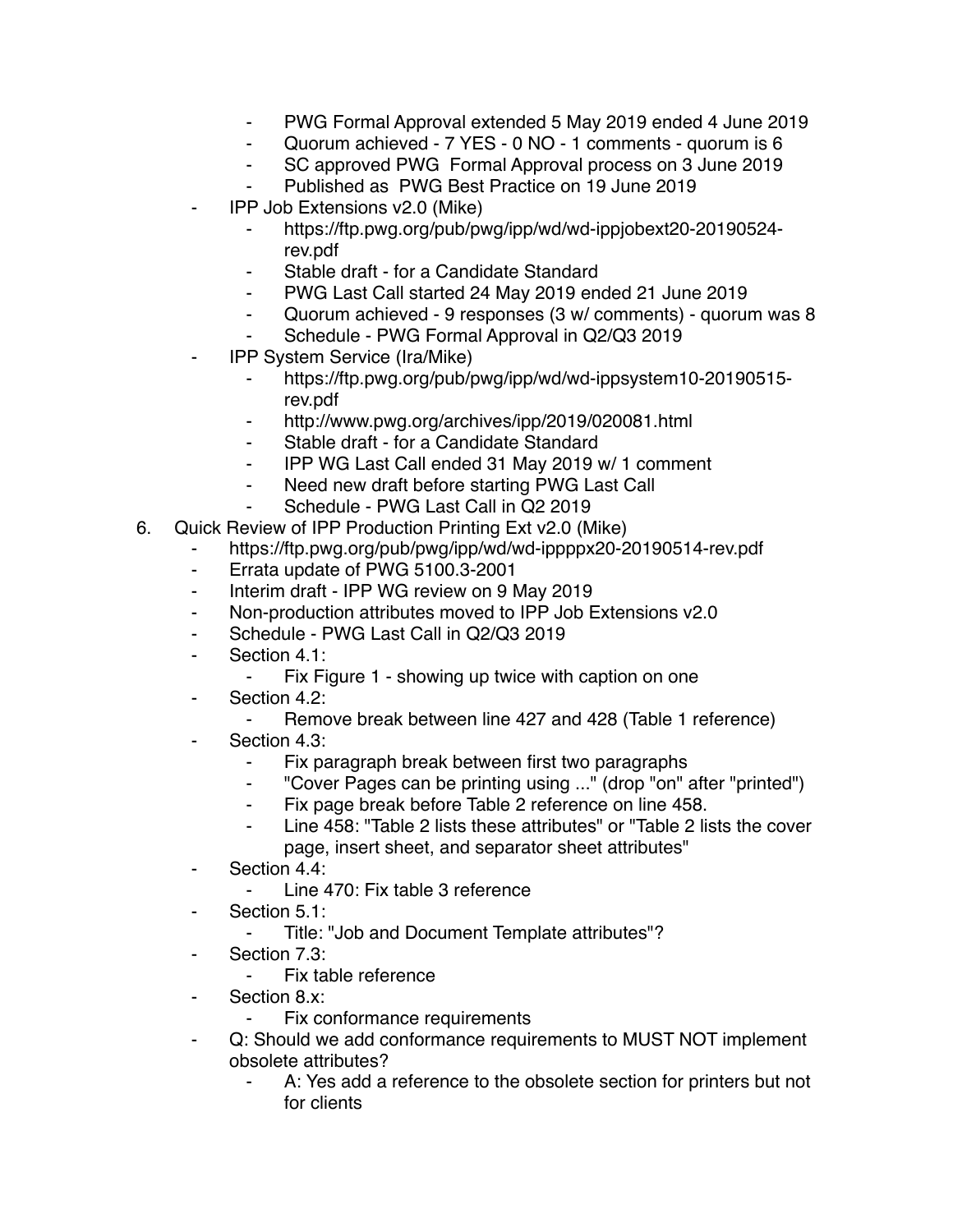- Next status: Prototype
- Mike to research how much prototyping was done for v1.0
	- Everything was optional in v1.0, need to make sure the required stuff was covered
- 7. Quick Review of Canon and HP IPP Extensions (Rick/Smith)
	- https://ftp.pwg.org/pub/pwg/ipp/slides/New-IPP-Attributes-Proposal-from-Canon-and-HP-version-2-20190522.pdf
	- ⁃ http://www.pwg.org/archives/ipp/2019/020126.html
	- ⁃ IPP WG review on 23 May 2019
	- ⁃ Eliminate Upper and Lower Margins (attachment above)
	- ⁃ Deferred to Thursday's concall
	- Schedule TBD
- 8. Status of various IPP documents (All)
	- ⁃ IPP Authentication Methods v1.0 (Smith)
		- ⁃ https://ftp.pwg.org/pub/pwg/ipp/wd/wd-ippauth-20190527.pdf
		- ⁃ https://ftp.pwg.org/pub/pwg/ipp/wd/lcrc-ippauth-r2.txt
		- ⁃ Stable draft for a Best Practice
		- Schedule ready for PWG Formal Vote in Q2 2019 after LCRC review
	- ⁃ HP Print Quality Customization (Smith)
		- ⁃ https://ftp.pwg.org/pub/pwg/ipp/wd/white-hp-ippcustompqi-20190423-rev.pdf
		- Interim draft White paper
		- Schedule TBD
	- ⁃ IPP Message Catalog Help Extensions (HELPME) (Smith)
		- ⁃ https://ftp.pwg.org/pub/pwg/ipp/wd/wd-ipphelpme-20190528.pdf
		- ⁃ Interim draft for a Best Practice
		- ⁃ IPP WG review on 04/25/19
		- Schedule PWG Last Call in Q2/Q3 2019
	- ⁃ IPP Job Accounting v1.0 (Mike)
		- ⁃ https://ftp.pwg.org/pub/pwg/ipp/wd/wd-
		- ippaccounting10-20190418.pdf
		- ⁃ Initial draft for a Best Practice
		- Schedule TBD
	- **IPP Everywhere 1.1 (Mike)** 
		- https://ftp.pwg.org/pub/pwg/ipp/wd/wd-ippeve11-20190128-rev.pdf
		- ⁃ Stable draft for a Candidate Standard
		- ⁃ Defer IPP WG Last Call until IPP Everywhere Self-Cert v1.1 is ready
		- Schedule Stable working drafts/beta tools in Q2 2019
	- ⁃ IPP Everywhere Self-Certification Manual v1.1 (Mike)
		- ⁃ https://ftp.pwg.org/pub/pwg/ipp/wd/wd-ippeveselfcert11-20180704 rev.pdf
		- Prototype draft for a Candidate Standard
		- ⁃ Update and start IPP WG Last Call together w/ IPP Everywhere v1.1
		- Schedule Stable working drafts/beta tools in Q2 2019